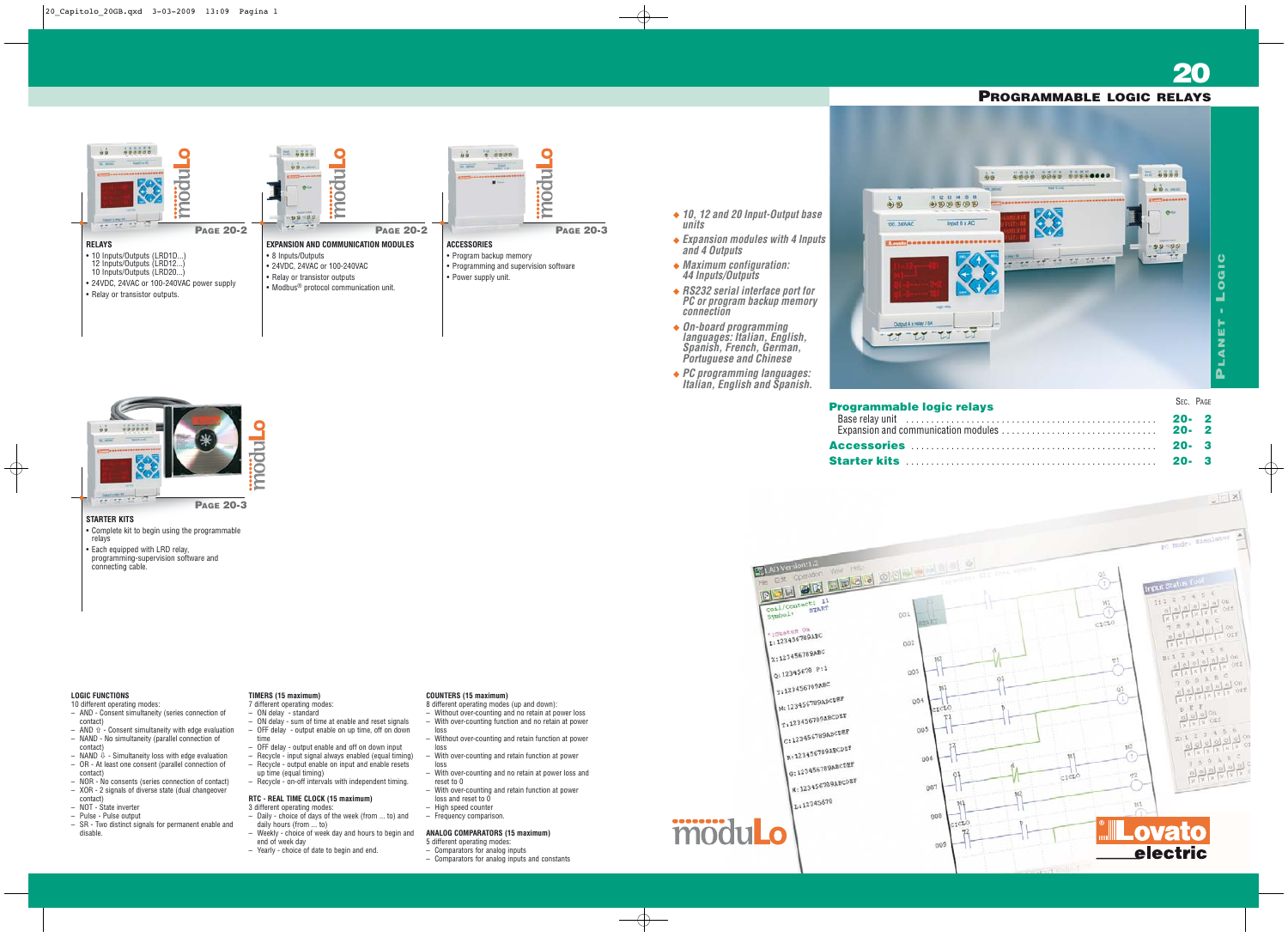# **20-2 Programmable logic relays**



# **Programmable logic relays**





```
modulo
```


**LRD20...**

| a.<br>л |  |
|---------|--|
|         |  |



**LRE08...**

| Order code         | Auxiliary<br>supply<br>voltage                     | In/Out <sub>•</sub> | Qty<br>per<br>pkg | Wt.   |
|--------------------|----------------------------------------------------|---------------------|-------------------|-------|
|                    |                                                    |                     | $n^{\circ}$       | [kg]  |
| Base relay unit.   |                                                    |                     |                   |       |
| <b>LRD12R D024</b> | 24VDC                                              | 8/4 relay           | 1                 | 0.174 |
| <b>LRD12T D024</b> | 24VDC                                              | 8/4 transistor      | 1                 | 0.174 |
| <b>LRD20RD024</b>  | 24VDC                                              | 12/8 relay          | 1                 | 0.252 |
| <b>LRD20T D024</b> | 24VDC                                              | 12/8 transistor     | 1                 | 0.252 |
| <b>LRD12R A024</b> | 24VAC                                              | 8/4 relay           | 1                 | 0.193 |
| <b>LRD20R A024</b> | 24VAC                                              | $12/8$ relay        | 1                 | 0.252 |
| <b>LRD10R A240</b> | 100-240VAC                                         | 6/4 relay           | 1                 | 0.193 |
| <b>LRD20R A240</b> | 100-240VAC                                         | 12/8 relay          | 1                 | 0.252 |
|                    | Expansion and communication modules <sup>2</sup> . |                     |                   |       |
| <b>LRE08R D024</b> | 24VDC                                              | 4/4 relay           | 1                 | 0.125 |
| <b>LRE08T D024</b> | 24VDC                                              | 4/4 transistor      | 1                 | 0.125 |
| <b>LRE08R A024</b> | 24VAC                                              | 4/4 relay           | 1                 | 0.125 |
| <b>LRE08R A240</b> | 100-240VAC                                         | 4/4 relay           | 1                 | 0.125 |
| <b>LRE POO</b>     | Modbus <sup>®</sup> protocol                       |                     | 1                 | 0.090 |
|                    | communication unit                                 |                     |                   |       |

Inputs/Outputs.

❷ The expansion modules are supplied with connector for base relay module.

Kinco can be easily adapted to every type of need. The number of inputs and outputs of the base relay unit can be directly increased by using the expansion modules. Supplied in three base units with 10, 12 or 20 inputs/outputs, Kinco can be expanded, mounting up to 3 expansion modules, to obtain a maximum configuration of 44 inputs/outputs. Expansion modules with 4 inputs and 4 outputs are available with 24VDC relay output, 24VDC transistor output and 24VAC or 100-240VAC relay output version.



**LRD12…**

| Kinco | Expansions | Inputs/Outputs                |
|-------|------------|-------------------------------|
| LRD10 |            | 10 (6 $\ln$ + 4 Out)          |
|       | $+1$ LRE08 | 18 (10 $\ln + 8$ Out)         |
|       | $+2$ LRE08 | $26(14 \ln + 12 \text{ Out})$ |
|       | $+3$ LRE08 | $34(18 \ln + 16 \text{ Out})$ |
| LRD12 |            | 12 (8 $\ln$ + 4 0ut)          |
|       | $+1$ LRE08 | $20(12 \ln + 80ut)$           |
|       | $+2$ LRE08 | $28(16 \ln + 12 \text{ Out})$ |
|       | $+3$ LRE08 | $36(20 \ln + 16 \text{ Out})$ |
| LRD20 |            | $20(12 \ln + 80ut)$           |
|       | $+1$ LRE08 | $28(16 \ln + 12 \text{ Out})$ |
|       | $+2$ LRE08 | $36(20 \ln + 16 \text{ Out})$ |
|       | $+3$ LRE08 | 44 (24 $\ln + 20$ Out)        |

| <b>Type</b>        | <b>INPUT</b>       |                                |         | <b>OUTPUT</b>  |  |
|--------------------|--------------------|--------------------------------|---------|----------------|--|
|                    | Digital            | Digital/<br>analog<br>(010VDC) | Digital |                |  |
|                    | $\mathsf{n}^\circ$ | $n^{\circ}$                    | Type    | $n^{\circ}$    |  |
| <b>LRD12R D024</b> | 6                  | $\overline{2}$                 | Relay   | 4              |  |
| <b>LRD12T D024</b> | 6                  | $\overline{2}$                 | Trans.  | 4              |  |
| <b>LRD20RD024</b>  | 8                  | 4                              | Relay   | 8              |  |
| <b>LRD20T D024</b> | 8                  | 4                              | Trans.  | 8              |  |
| <b>LRD12R A024</b> | 8                  | $\overline{0}$                 | Relay   | 4              |  |
| <b>LRD20R A024</b> | 12                 | $\overline{0}$                 | Relay   | 8              |  |
| <b>LRD10R A240</b> | 6                  | 0                              | Relay   | 4              |  |
| <b>LRD20R A240</b> | 12                 | 0                              | Relay   | 8              |  |
|                    |                    |                                |         |                |  |
| <b>LRE08R D024</b> | 4                  | 0                              | Relay   | $\overline{4}$ |  |
| <b>LRE08T D024</b> | 4                  | 0                              | Trans.  | 4              |  |
| <b>LRE08R A024</b> | 4                  | 0                              | Relay   | 4              |  |
| <b>LRE08R A240</b> | $\overline{4}$     | 0                              | Relay   | 4              |  |
|                    |                    |                                |         |                |  |

❸ Digital inputs can be used as analog inputs.

# **General characteristics**

- 10, 12 and 20 input-output base units
- Expansion models with 4 inputs and 4 outputs
- Maximum configuration: 44 inputs/outputs
- Standard-supplied Real Time Clock (RTC)
- RS232 serial interface port for PC or program backup memory connection
- 4-line 12-character display with backlight – Programming language logics: Ladder (200 lines
- maximum) or FBD (99 blocks maximum) – On-board programming languages: Italian, English,
- Spanish, French, German, Portuguese and Chinese – PC programming languages: Italian, English and Spanish

## **Operational characteristics**

- $-$  8A Ith current relay outputs for AC and DC versions<br> $-$  0.3A 24VDC transistor outputs for DC version
- $-$  0.3A 24VDC transistor outputs for DC version<br> $-$  0-10V analog inputs for DC version
- 0-10V analog inputs for DC version
- Sampling time: 5-20ms (LADDER) 2-10ms (FDB)
- Version: modular for mounting on 35mm DIN rail (IEC/EN 60715) or M4x15mm screw fixing
- Type of terminal: Screw<br>– Degree of protection: IF
- Degree of protection: IP20.

# **Certfication and compliance**

Certifications obtained: cULus. Compliant with standards: IEC/EN 61131-2.